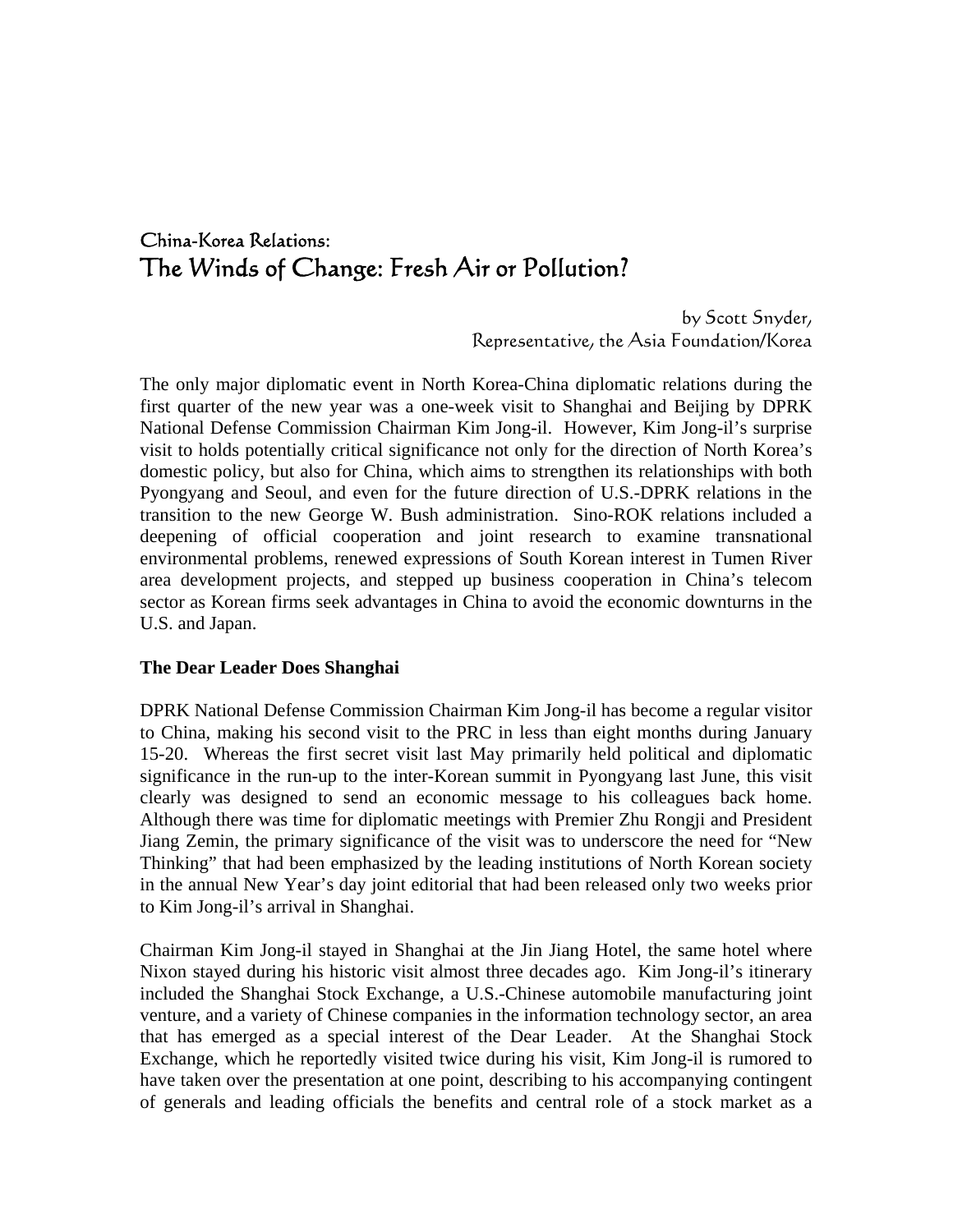vehicle for mobilizing the capital necessary to catalyze economic growth. He praised China's decision to pursue economic reforms and his visit to Shanghai was reported in detail in North Korea's domestic broadcasts of the *Korean Central News Agency* (KCNA). Kim Jong-il is reported to have said, "This is my second visit to Shanghai in 17 years. But all things, except for the river (running through the city), seem to have changed."

Many foreign observers were caught off guard by the visit. Indeed, he has said and done more to open the way for the exploration of new economic approaches in North Korea than many external observers would have thought possible even one year ago. Even if Kim Jong-il has not repeated Deng Xiaoping's famous phrase that "it doesn't matter whether the cat is black or white, so long as it catches mice," the symbolism and message accompanying his Shanghai visit give North Korean functionaries plenty of room for maneuver and potential for experimentation as part of the political line of "New Thinking" in North Korea. Moreover, this message has been accompanied by the consistent implementation of a DPRK "charm offensive" during the past year, whereby Pyongyang has normalized its relations with almost all the European Union countries, Australia, New Zealand, and Canada, among others. North Korea has opened its door, but it's not yet clear what will come in with the winds of change. The basic problem remains; lower level functionaries don't know the parameters and limits of the reform process that has been endorsed by the Dear Leader. Further, it is not clear that there is a group of qualified technocrats in North Korea with sufficient training to effectively pursue the new direction that Kim Jong-il seems to be advocating.

In a meeting with Kim Jong-il in Beijing following his Shanghai visit, President Jiang Zemin reaffirmed that China would continue to support the inter-Korean reconciliation process, and that he may make a return visit to Pyongyang later this year. Zeng Qinghong, head of the Chinese Communist Party's (CCP) Organization Department, visited Pyongyang in late March, reportedly to make preparations for Jiang's first visit to Pyongyang as president of the CCP. The renewed interaction at top levels between Pyongyang and Beijing has come at a welcome time from Beijing's point of view. The summit and its aftermath have put into play several scenarios for a reshaping of regional security relations in Northeast Asia, and China's responses have revealed both nervousness and calculation in response to events as they have unfolded.

First, the announcement of the inter-Korean summit itself (and the fact that the preliminary arrangements for the summit took place on Chinese soil) was warmly welcomed by PRC Foreign Minister Tang Jiaxuan, not least because there was no thirdparty role for the United States in arranging the summit. Second, the extraordinary developments in the U.S.-DPRK relationship last fall, including the visit of Special Envoy General Jo Myong-rok to Washington last October, Secretary of State Albright's return visit less than two weeks later, and the prospect of a visit to Pyongyang by President Clinton, were largely unsettling to Chinese observers. The rapid pace of events raised the possibility that the United States might shape a Korean Peninsula reconciliation that would redound to the disadvantage of Chinese security interests by removing the North Korean "security buffer" created by Korea's division and replacing it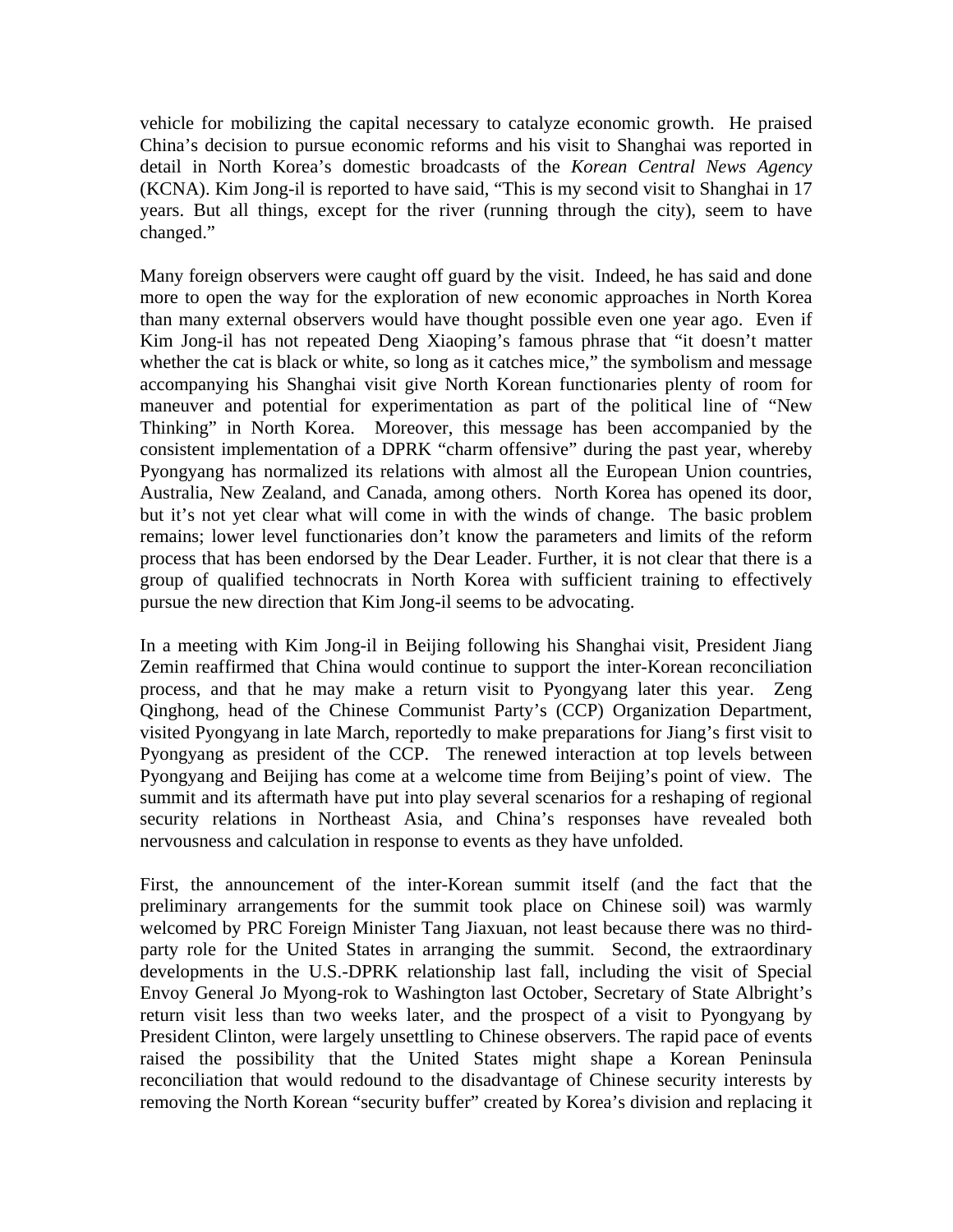with a Korea that had been unified on U.S. terms. Other Chinese analysts, however, held their breath and hoped aloud that the United States would never allow Korean reunification to occur because it would be detrimental to the U.S. security strategy and presence in Asia. With the incoming Bush administration's "time out" to review the relationship and the prospect that U.S. pressure could derail inter-Korean rapprochement and again heighten tensions in the U.S.-DPRK relationship, China has returned to its traditional position of urging the United States to improve relations with Pyongyang.

Some analysts have in fact argued that Washington was yet another target of Kim Jongil's visit to Shanghai. First, the timing of the visit put Kim Jong-il in Shanghai- surrounded by symbols of "renewal" and "fresh starts"--just prior to both the U.S. presidential inauguration and the Lunar New Year. Second, Kim Jong-il may have seen the symbolism of his visit and meetings with Jiang Zemin as another way of affirming that North Korea intends to come out and be a full participant in the international community, therefore U.S. containment policies toward Pyongyang are unnecessary. These messages had already been reinforced through the dialogue that had taken place regarding a U.S.-DPRK missile deal and possible Clinton visit to Pyongyang. In fact, the Kim Jong-il visit to Shanghai may have originally been conceived as a post-script to a possible Clinton visit as a way of further signaling Pyongyang's arrival on the international stage, while also balancing any possible diplomatic breakthroughs with Washington by providing reassurance to counterparts in Beijing.

### **Winds of Spring from the Gobi to Seoul: Environmental Cooperation Imperatives**

Spring brings to Korea the annual problem of "yellow dust" from China's Gobi Desert, which blows in a wide swath across the Korean Peninsula. Environment ministers from Beijing, Seoul, and Tokyo have begun to meet regularly to encourage technical research and cooperation on this issue. This year's third Tripartite Environmental Ministers' Meeting is set for April 6-8, at which time the environment ministers will specifically discuss the "yellow dust," its composition, and issues of ecology restoration and monitoring in Western China, where the dust originates.

In addition, hundreds of international researchers, including representatives from the U.S. National Air and Space Administration (NASA) and the National Oceanographic and Atmospheric Administration are launching a major research project entitled, "Aerosol Characterization Experiments-Asia," sponsored by the International Global Atmospheric Chemistry Program, which is conducting experiments on global environmental change. Over 30 cooperating organizations will be involved in collecting data and organizing this research. Additional research in Korea during the past year has continued to raise concerns about the toxicity of the dust particles, which increasingly contain higher metal densities than in the past. The dust particles decrease visibility and can result in eye, nose, and respiratory illnesses. There also has been concern that such dust particles might be able to transmit the types of foot-and-mouth viruses that triggered the outbreak of that disease in the United Kingdom.

### **Sino-Korean Exchanges: The Good, the Bad, and the Radioactive**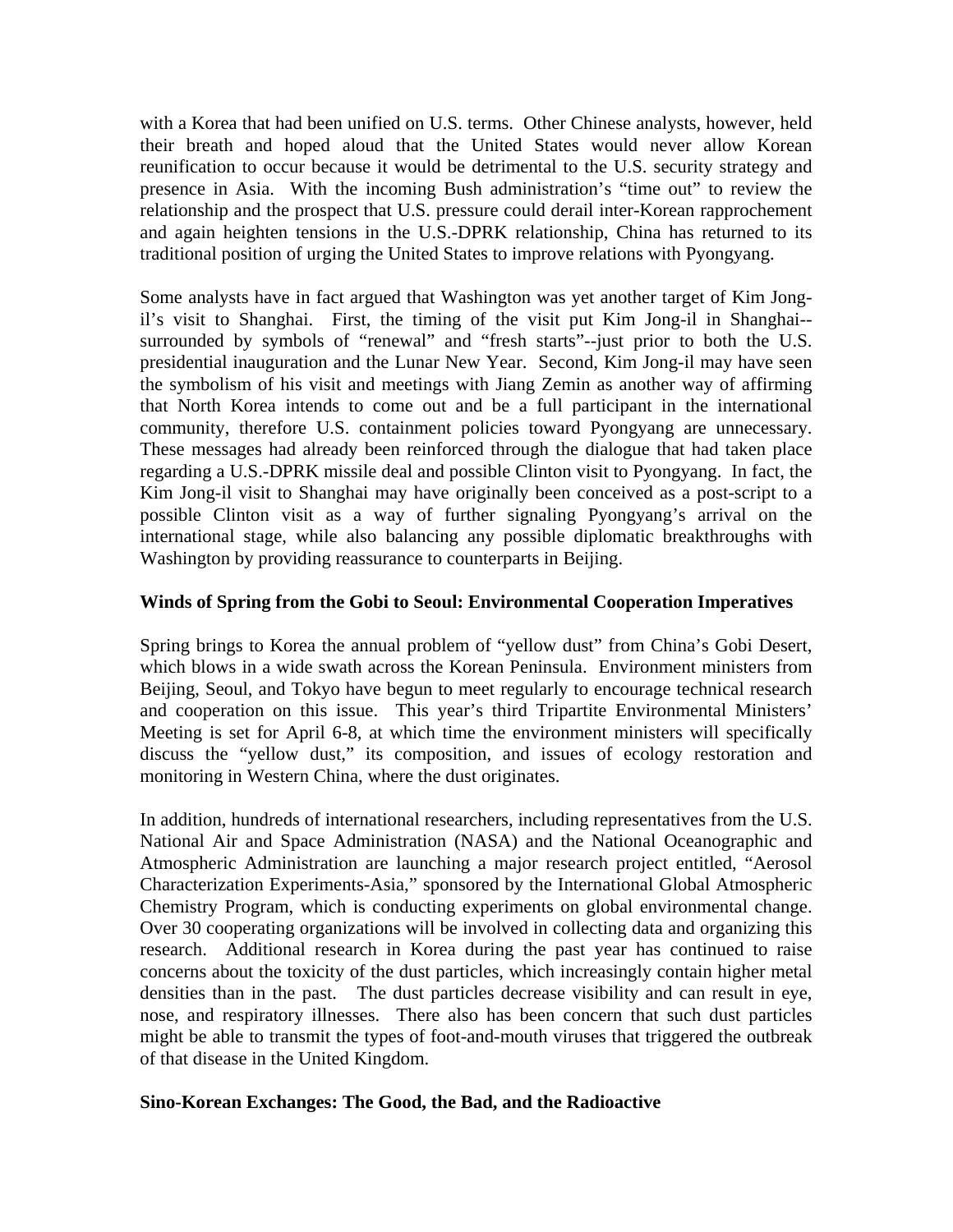South Korea continues to benefit as the primary point of trans-shipment between Northeastern China and the rest of the world. Inchon International Airport, opened on March 29, is designed to serve as a key transit hub for the movement by air of people and supplies in to and out of China and throughout the region. The opening of the new airport has allowed over 30 new flights per week to be established between South Korea and China. The port at Pusan also surpassed Kaohsiung, Taiwan, as the third busiest container handling port in the world last year (with 7.54 million twenty-ton equivalents of cargo in 2000) behind Hong Kong and Singapore, largely on the strength of continuing growth in trans-shipments between Western Japan and Northeastern China, which require off-loading and transfer to smaller boats before proceeding to Chinese ports of entry.

The development of a Korea-focused regional transportation infrastructure has stimulated renewed interest on a limited basis in the Tumen River Area Development Project, a vision promoted by the United Nations Development Program from 1990. Although little progress has been made in the intervening decade, the inter-Korean reconciliation process and growing regional economic ties appear to have stimulated renewed interest by the Federation of Korean Industries in the project, and the prospect of multilateral funding for North Korea-related projects from the Asian Development Bank or other international financial institutions might stimulate renewed interest in pursuing the feasibility of the project. There have been regular trans-shipments to Northeastern China from Pusan to Rajin-Sonbong and overland transfer to China via a two-lane winding dirt road from Rajin-Sonbong to Hunchun. However, now that a four-lane highway from Hunchun to Yanji has been completed on the Chinese side, cutting significantly the travel time for container trucks, the next logical step will be to pave and widen the approximately 50-km road from the Chinese border to Rajin-Sonbong port and complete China's northern link to the sea by road through North Korea.

Despite the possibility of global economic recession, Sino-South Korean telecom links continue to grow, with South Korean competitors crowding in to snag a portion of the CDMA (code-division multiple access) contracts opening up as part of China's mobile telecommunications infrastructure. China Unicom started bidding for CDMA infrastructure projects expected to reach over \$1.5 billion in value (and an additional \$2.4 billion handset market) on March 26, with active participation anticipated by sectoral leaders Samsung Electronics and LG Electronics. China Unicom has also entered into a cooperation agreement with SK Telecom. Industry specialists predict the establishment of a single regionwide CDMA system among China, Japan, and South Korea by the end of the year. In addition, the weakening Japanese yen has led to corresponding decreases in the value of the Korean won, a phenomenon that is forcing more Koreans to seek offshore manufacturing capabilities in China in order to retain cost competition for many manufactured goods. For instance, Hansol Electronics has initiated a joint venture to build PC monitors with China's Great Wall Group. The ROK government is moving to establish a second information technology support center (known as an iPARK) in Shanghai, China, to complement existing centers in Beijing and Silicon Valley, California. South Korea's Aerospace Research Institute has also announced that its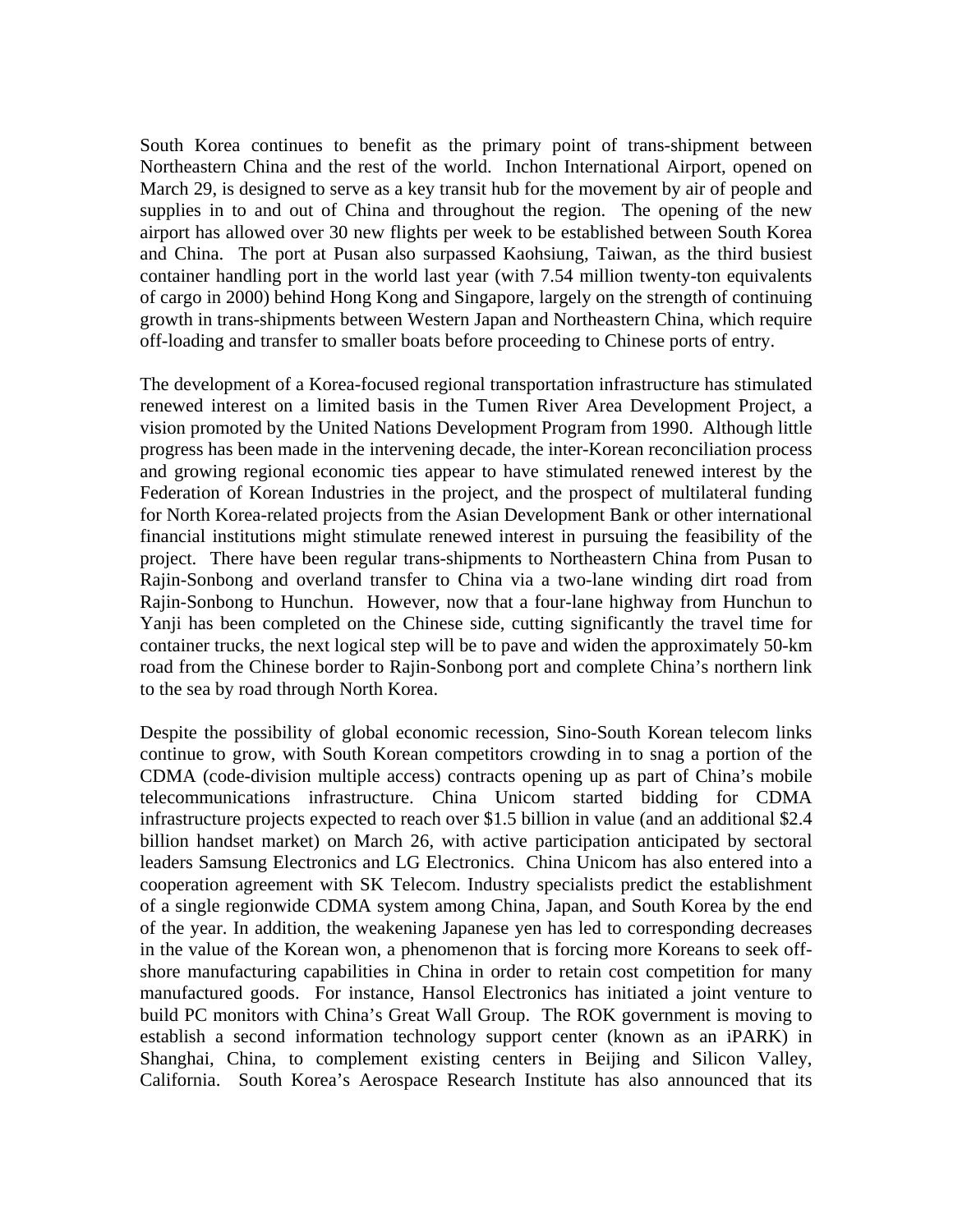second KOMPSAT satellite will be launched in April 2004 by China's Great Wall Industry Corporation.

The negative impact of people flows has also made itself felt in the Sino-Korean relationship, with over half of the 188,995 illegal foreign residents in Korea during the year 2000 coming from China. Over 95,600 Chinese nationals overstayed their visas during the year 2000, 57,600 of whom are ethnic Korean Chinese. In addition, China remains the primary transit point for an increasing number of North Korean refugees, which continued to grow at a record-setting pace in the early part of 2001 over the 312 refugees that came to South Korea via third countries in the year 2000. Once again, pressures may be building for a diplomatic conflict between Seoul and Beijing over handling of North Korean refugee issues, as recent media reports have provided detailed descriptions of South Korean NGO efforts to help North Korean refugees in Northeastern China and Amnesty International has recently issued a report entitled "Democratic People's Republic of Korea: Persecuting the Starving: the Plight of North Koreans Fleeing to China." The Amnesty report is designed to put greater pressure on the PRC government to allow the UN High Commission for Refugees to become more active in China in responding to the needs of North Korean refugees.

In response to an education crisis in Korea, the number of Korean high school students who have been enrolled in Chinese schools in Beijing and other parts of China has doubled to over 500 students in the past year. However, China has become a potentially deadly place for Korean visitors, several of whom have been murdered within the past year while engaged in various activities on Chinese soil.

Finally, the possibility of a deal between Taiwan and North Korea to store low-level radioactive waste has again emerged as a subject of discussion. The plan to ship radioactive waste from Taiwan for storage in North Korean caves was originally explored in 1997 as a vehicle for solving Taiwan's nuclear waste storage problems in return for cold, hard cash, but the idea didn't go very far as a result of vehement objections from South Korea and China. Once again, representatives from Taiwan's nuclear industry have reportedly begun to explore such a deal, which Taiwan authorities state would require North Korea to meet minimum waste storage safety requirements before such storage would be authorized. However, the reported deal has again unleashed a firestorm of criticism in the South Korean media against both Taiwan for being willing to pursue such a deal and North Korea for considering accepting such waste without being able to guarantee the safety of underground storage facilities, including caves not naturally equipped to contain radioactive waste. Or perhaps the North Koreans have been thinking about placing radioactive waste from Taiwan at Kumchang-ri or those sites in Yongbyon that remain subject to special inspections before the DPRK can get a clean bill of health from the International Atomic Energy Agency (IAEA).

## **Chronology of China-Korea Relations January-March 2001**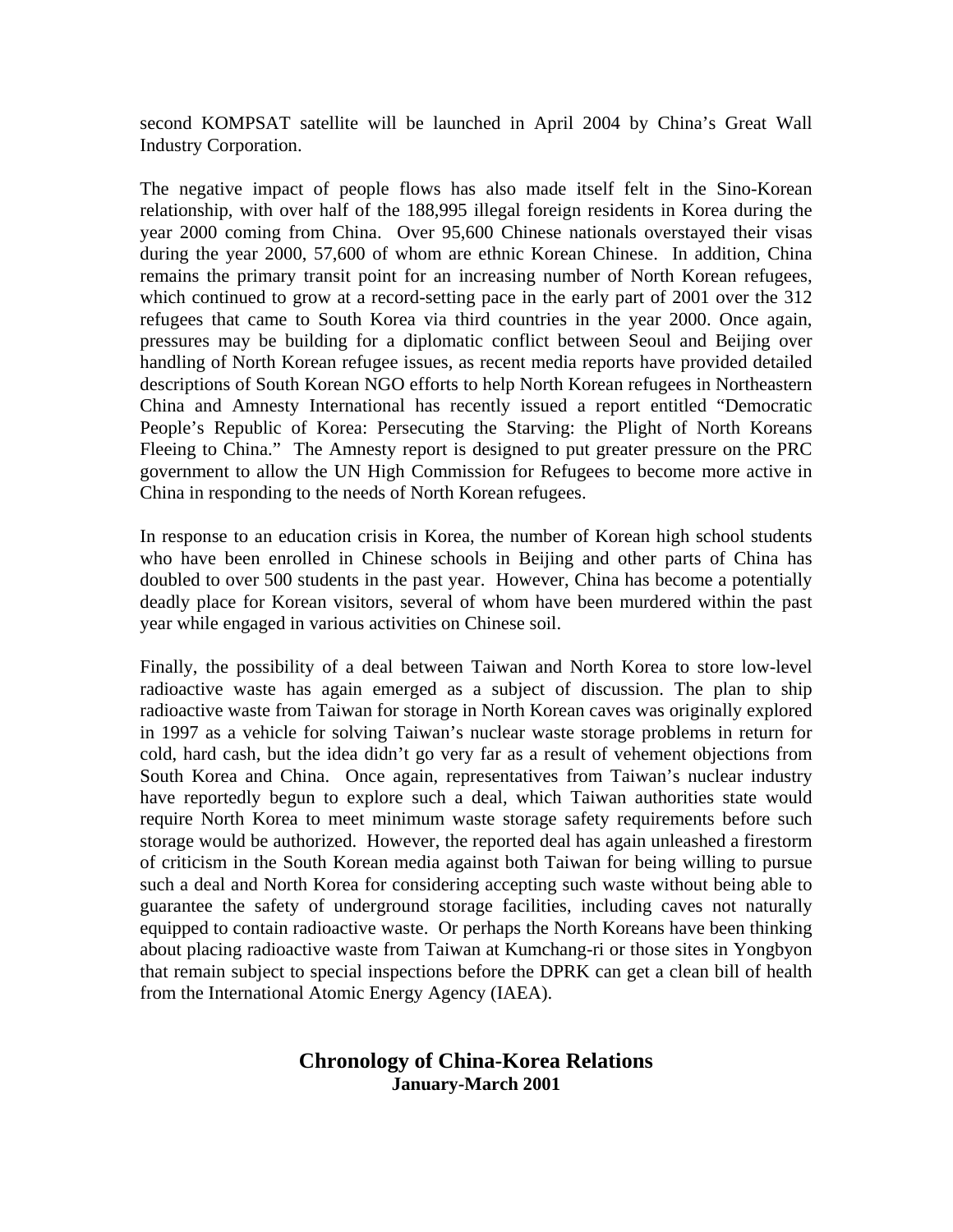Jan. 4, 2001: Seoul Metropolitan Police unearth a South Korean-Chinese brokerage ring, which received huge commissions from North Korean defectors in return for arranging their relatives' illicit entry into Seoul.

**Jan. 15, 2001:** The Foreign Affairs and Trade Ministry issues a travel advisory for Koreans traveling to China, stating that the number of violent crimes such as murder and robbery involving South Koreans have been on the rise since late last year.

**Jan. 15-20, 2001:** DPRK National Defense Commission Chairman Kim Jong-il visits the Shanghai Stock Market and economic export zones in and around Shanghai.

**Jan. 20, 2001:** Chairman Kim Jong-il meets with PRC President Jiang Zemin in Beijing on his way back from Shanghai to Pyongyang and acknowledges China's "correct" economic policies.

**Feb. 8, 2001:** South Korea agrees with China to fix its fishing quota within South Korea's exclusive economic zone (EEZ) at double the level of Korea's in China's EEZ.

Feb. 12, 2001: The Bank of Korea announces that the Chinese bloc-China, Hong Kong, and Taiwan-emerged as the largest overseas market for Korean exports in the January-November period last year with \$51.43 billion in trade, surpassing South Korean trade with the United States.

**Feb. 15, 2001:** Haansoft announces the release of "Wenjie," a Chinese version of its popular word processing program "Hangul," in China.

**Feb. 24, 2001:** Former Taiwan Premier Vincent Siew, vice president of Kuomintang, Taiwan's largest opposition party, visits Seoul to receive an honorary degree from Sungkyunkwan University.

**Feb. 27, 2001:** Army Chief of Staff Kil Hyoung-bo, the first ROK Army chief to visit China since the end of the Korean War, arrives in China for talks on military exchanges and cooperation with Defense Minister Chi Haotian, among others.

**Feb. 27, 2001:** The Federation of Korean Industries (FKI) announces that it will strengthen relations with its counterpart organizations in China.

**Mar. 4, 2001:** SK Telecom announces that it has signed an agreement to cooperate in the development of CDMA mobile technology with China Unicom.

**Mar. 6, 2001:** LG Electronics signs contract to set up a joint venture with Langchao Electronic Information Industry Group Corp., Cherry S/W, and Yan Tai Development Zone Distribution Center to develop CDMA handsets.